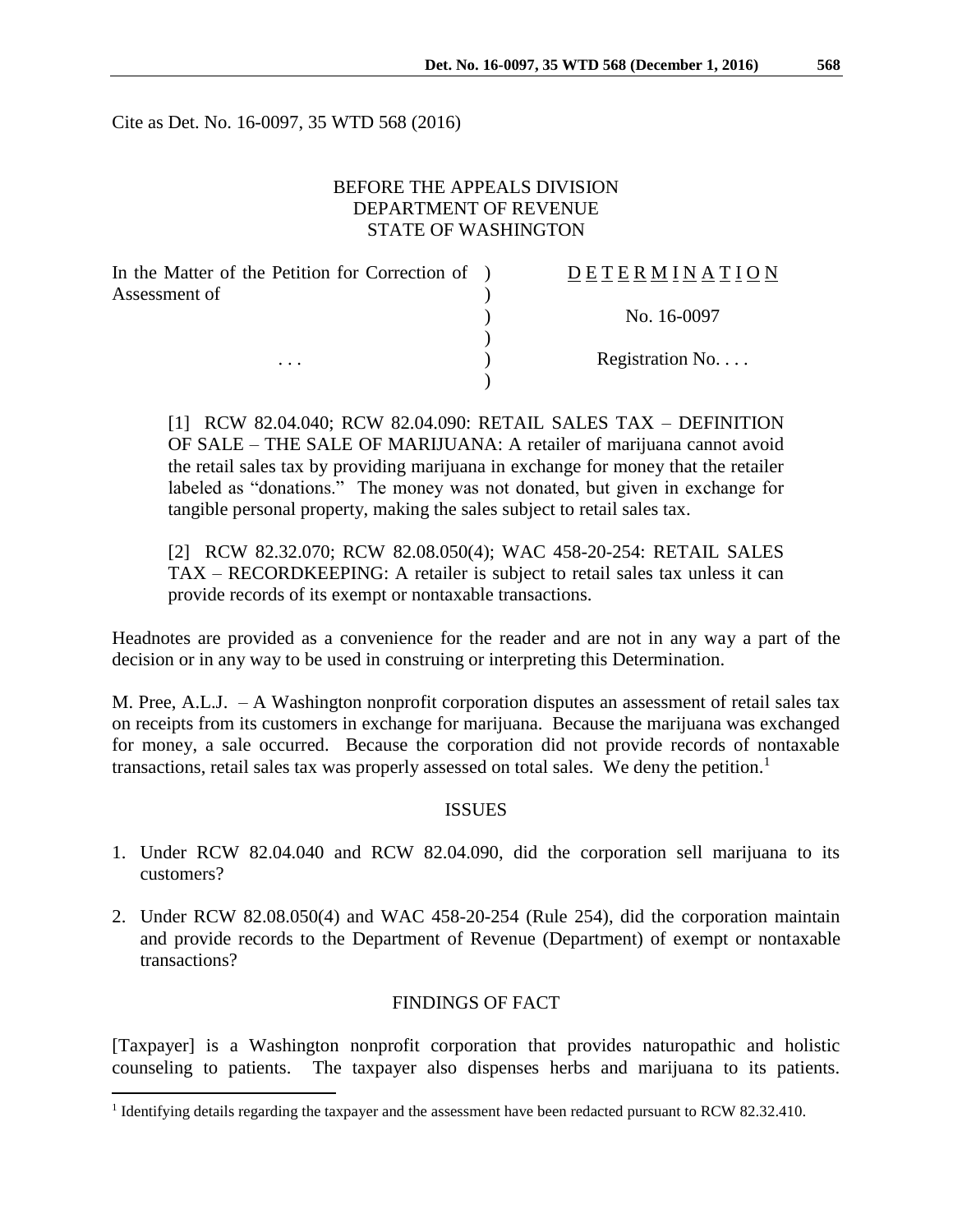According to the taxpayer, clients only pay for services. It does not charge the patients for goods, but accepts donations from them. The taxpayer filed combined excise tax returns on which it reported its receipts under the service and other activities business and occupation (B&O) tax classification.

The Department examined the taxpayer's activities for the May, 2013 through June 30, 2014 period (audit period). On November 14, 2014, the Department's Taxpayer Account Administration (TAA) Division issued Document No. [.](http://dorappsprod/ACMS/TarisDetail.aspx?id=201506919) . . , which assessed \$ . . . in retail sales tax, and totaled  $\$\dots$ <sup>2</sup> The taxpayer disputes the total assessed.

The taxpayer points out that TAA reclassified all of the taxpayer's receipts from other B&O tax classifications (e.g. nonprofit hospital) to the retailing B&O tax classification, and assessed it retail sales tax. The taxpayer states that 80% of its charges were for services, holistic counseling, and medical massage. TAA responded that in a voice mail left by the taxpayer's president, the president explained that the holistic counseling was provided in conjunction with marijuana distributions. TAA added that the massage revenues were reported under a different UBI number, and not associated with this assessment. $3$ 

Most of the taxpayer's business was from walk-in customers who were not billed, but left what the taxpayer refers to as "donations" in a jar. Unlike "green-cross" dispensaries, the taxpayer states it primarily offered counseling and most of the products it provided were herbs, not marijuana. The taxpayer did not give its patients invoices for its services or goods, nor did it provide receipts for their "donations." It entered an amount in its QuickBooks, which it reported on its excise tax returns under the service and other activities B&O tax classification.

The taxpayer advertises products and prices online including a large menu of marijuana, marijuana infused edibles, and marijuana infused oils.<sup>4</sup> The taxpayer also advertises that it sells marijuana on a sign in its office. TAA notes that the taxpayer also has an expansive online presence, and some of the websites where the taxpayer has appeared are *. . .* .

The taxpayer's business license application states they are a retail courier service delivering medication. The schedule of gross income (SGI) submitted by the taxpayer states they are selling herbs and not collecting sales tax but are instead paying it themselves. The owner has multiple business accounts, including a massage business, and reports massage revenues under another account.

# ANALYSIS

Washington imposes retail sales tax on sales of tangible personal property in this state unless the property is purchased for resale in the regular course of business, or otherwise exempt. RCW

 $\overline{a}$ 

<sup>2</sup> The assessment included B&O tax and offsetting credits under various classifications, plus a five percent assessment penalty of \$. . . and \$ . . . in interest.

 $3 \ldots$  (UBI  $\ldots$  ) provided massage services and offered a "well spa."  $\ldots$  The taxpayer explained that the income for the other entity was for treating patients who were often referred from hospitals, and charges for their treatment were paid from Medicare, insurance, or the Veterans' Administration.

<sup>4</sup> *See*: . . . (last visited 1/11/16).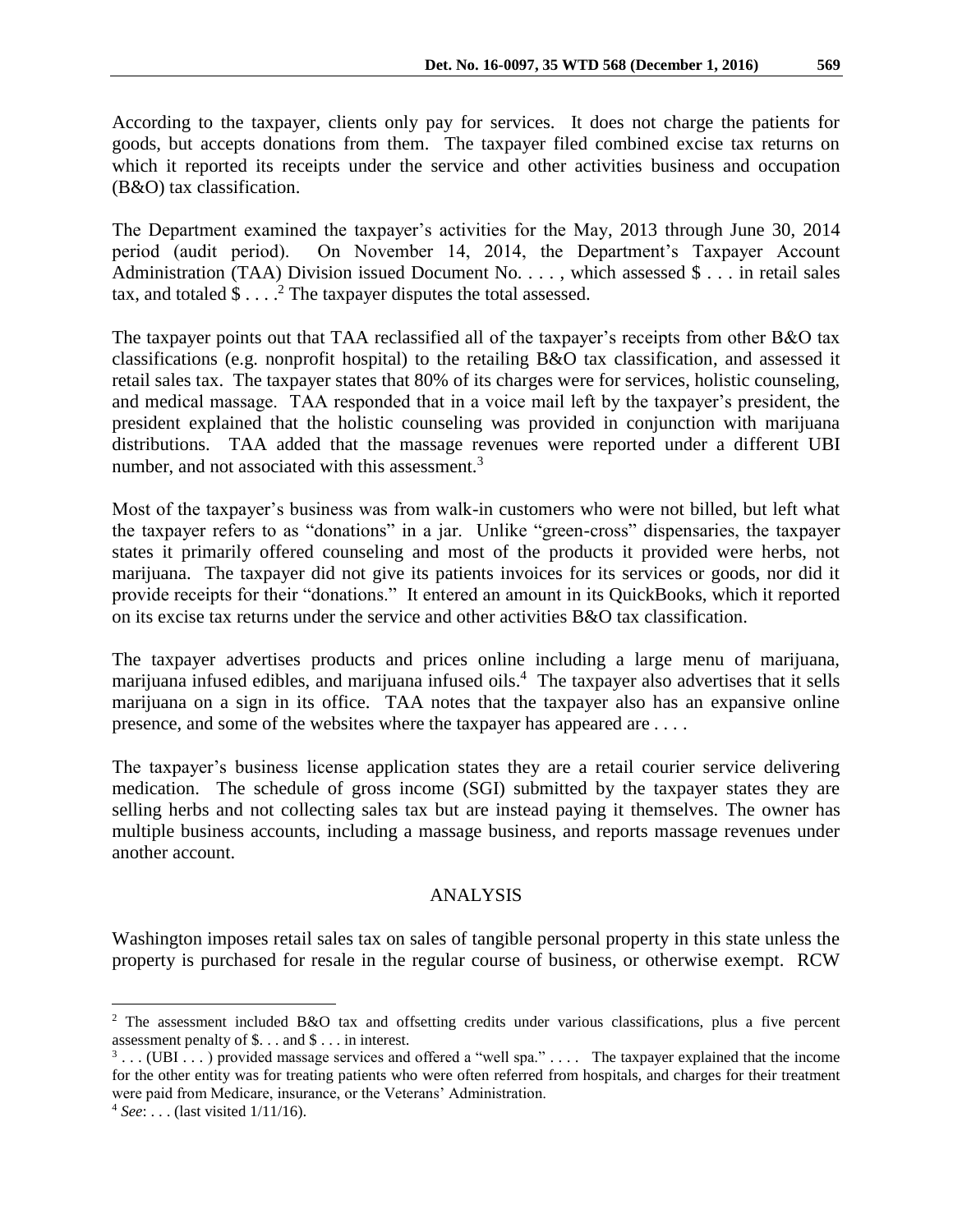82.08.020; *see also* RCW 82.04.050. With respect to the [B&O] tax, Washington imposes a B&O tax "for the act or privilege of engaging in business" here. RCW 82.04.220. "Business" for B&O tax purposes includes "all activities engaged in with the object of gain, benefit, or advantage to the taxpayer or to another person or class, directly or indirectly." RCW 82.04.140. Persons engaged in making sales at retail are subject to the B&O tax under the retailing tax rate on the gross proceeds of their sales. RCW 82.04.250. If the taxpayer sold marijuana or other tangible personal property, those sales would be retail sales under RCW 82.04.050 subject to retail sales tax under RCW 82.08.020 unless the sales were exempt under our excise tax law (Title 82 RCW).

Persons are also responsible for collecting and remitting the sales tax on retail sales. RCW 82.08.050(1). If any seller fails to collect the retail sales tax or, having collected the tax, fails to pay it to the Department, whether such failure is the result of the seller's own acts or the result of acts or conditions beyond the seller's control, the seller is, nevertheless, personally liable to the state for the amount of the sales tax. RCW 82.08.050(3). Sellers are not relieved from personal liability for the amount of the tax unless they maintain proper records of exempt or nontaxable transactions and provide those to the Department when requested. RCW 82.08.050(4).

The taxpayer argues that it did not sell the marijuana, but gave it away. For B&O and retail sales tax purposes, RCW 82.04.040(1) defines "sale" as, "[A]ny transfer of the ownership of, title to, or possession of property for a valuable consideration . . . ." RCW 82.04.090 provides "value proceeding or accruing" means "consideration, whether money, credits, rights, or other property expressed in terms of money, actually received or accrued." RCW 82.04.090. The taxpayer's customers took possession of the taxpayer's marijuana and exchanged it for money, valuable consideration.

The money received in exchange for tangible personal property (in this case, marijuana) constitutes valuable consideration for purposes of RCW 82.04.040(1). The taxpayer's sales of marijuana were subject to retail sales tax under RCW 82.08.020, unless a specific exemption applied.<sup>5</sup>

[T]ax exemptions are narrowly construed. Taxation is the rule and exemption is the exception. *Budget Rent-A-Car, Inc. v. Dep't of Revenue*, 81 Wn.2d 171, 174, 500 P.2d 764 (1972). Anyone claiming a benefit or deduction from a taxable category has the burden of showing that he qualifies for it. *Id.* at 174-75.

The taxpayer argues that the money it received from its customers were donations not subject to B&O tax. RCW 82.04.4282 provides an exemption for B&O tax if the amounts received are bona fide contributions or donations:

 $\overline{a}$ 

<sup>&</sup>lt;sup>5</sup> Even if we were to find that under RCW 82.04.040 no sale occurred, the patients would still be liable for use tax on tangible personal property acquired by gift or donation. *See* WAC 458-20-178(7)(b). [RCW 82.12.020.] The taxpayer may also be liable to collect use tax from the patients under WAC 458-20-221. [RCW 82.12.040.] We have previously ruled that donors of free samples of pharmaceuticals were liable for use tax on the drugs. *See* Det. No. 87-363, 4 WTD 331 (1987); Det. No. 86-176A, 3 WTD 393 (1987). [RCW 82.12.010(1) (definition of "consumer" subject to use tax includes persons who distribute or display articles of tangible personal property "the primary purpose of which is to promote the sale of products or services").]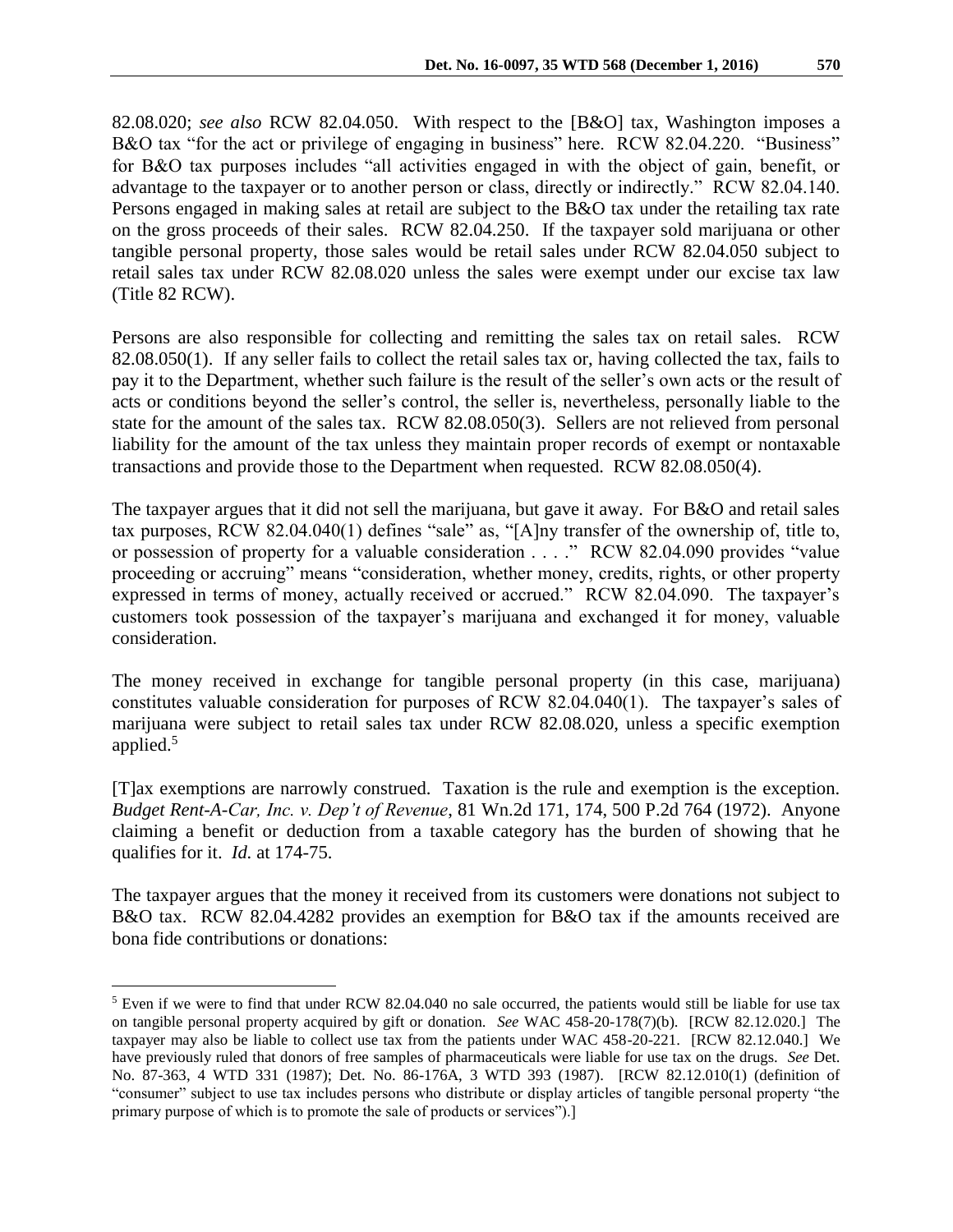In computing tax there may be deducted from the measure of [B&O] tax amounts derived from bona fide . . . donations, . . . . This section may not be construed to exempt any person, association, or society from tax liability upon selling tangible personal property, digital goods, digital codes, or digital automated services, or upon providing facilities or other services for which a special charge is made to members or others.

The term "donations" means "any other transfer of money or other property by a donor, provided the donor receives no significant goods, services, or benefits in return for making the gift." WAC 458-20-169 $(g)(iii)$ .... In this case, the taxpayer argues its customer was the "donor" of money in the taxpayer's jar. Yet the customer received marijuana, a significant good, when the customer left money.

There was no contribution or donation. Funds do not qualify as "contributions" or "donations" if the funds are not provided for a gratuitous purpose. *Analytical Methods v. Dep't of Revenue,* 84 Wn. App. 236, 243, 928 P.2d 1123 (1996); *see also* Det. No. 13-0156R, 33 WTD 199, 202 (2014). In *Analytical Methods,* the federal agency providing the funds received certain intellectual property rights [in return for those funds]. In our case, the customers received marijuana. The money the customers gave the taxpayer when the taxpayer gave them marijuana did not qualify as a contribution or donation because it was not gratuitous. Therefore, its sales were not exempt under RCW 82.04.0282.

The taxpayer also argues that the assessment includes non retail sales. RCW 82.32.070 requires taxpayers to maintain suitable records as may be necessary for the Department to determine a person's tax liability. RCW 82.32.070(1) states:

Every person liable for any fee or tax imposed by chapters 82.04 through 82.27 RCW shall keep and preserve, for a period of five years, suitable records as may be necessary to determine the amount of any tax for which he may be liable, which records shall include copies of all federal income tax and state tax returns and reports made by him. All his books, records, and invoices shall be open for examination at any time by the department of revenue. . . .

The Department adopted WAC 458-20-254 (Rule 254) to administer RCW 82.32.070. Rule 254 defines taxpayers' requirements for the maintenance and retention of books, records, and other sources of information. Rule 254(3) states, in relevant part:

- (a) Every taxpayer liable for a tax or fee imposed by the laws of the state of Washington for which the department of revenue has primary or secondary administrative responsibility . . . must keep complete and adequate records from which the department may determine any tax liability for such taxpayer.
- (b) It is the duty of each taxpayer to prepare and preserve all records in a systematic manner conforming to accepted accounting methods and procedures. Such records are to be kept, preserved, and presented upon request of the department or its authorized representatives which will demonstrate: